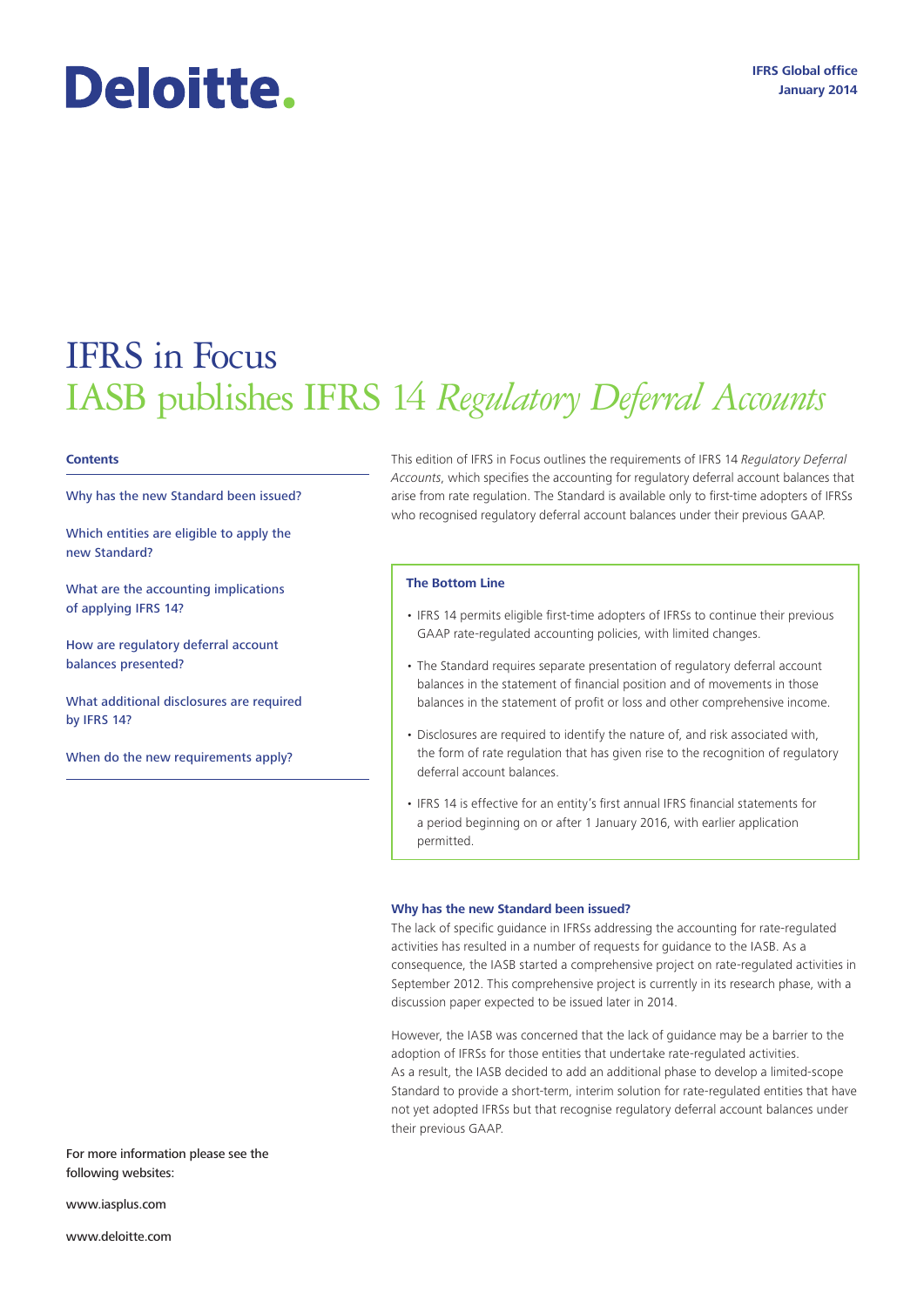The issue of IFRS 14 as a limited-scope Standard does not anticipate the outcome of the comprehensive project which aims to address the broader issue of whether regulatory deferral account balances meet the definitions of assets and liabilities in the *Conceptual Framework*. Instead, IFRS 14 is an interim solution to promote the adoption of IFRSs and to aid comparability by ensuring that amounts of regulatory deferral account balances and movements therein are clearly identified in the financial statements.

#### **Observation**

The interim Standard issued by the IASB is similar in nature to the interim Standards that have been issued in the past – IFRS 4 *Insurance Contracts* and IFRS 6 *Exploration for and Evaluation of Mineral Resources*. These interim Standards effectively 'grandfather' existing requirements under previous GAAP pending the development of a comprehensive IFRS. The experience with both IFRS 4 and IFRS 6 suggests that 'interim' can mean a considerable period of time given the complexity of the issues involved.

#### **Which entities are eligible to apply the new Standard?**

An entity is permitted (but not required) to apply IFRS 14 if it:

- adopts IFRSs for the first time;
- is involved in rate-regulated activities; and
- recognised amounts for regulatory deferral account balances under its previous GAAP.

Therefore, an entity may only apply IFRS 14 upon the adoption of IFRSs if it has previously recognised regulatory deferral account balances in its financial statements under its previous GAAP.

Perhaps one of the more complex aspects of the Standard is identifying what types of rate regulation fall within the scope of the Standard. Rate regulation is defined as "a framework for establishing the prices that can be charged to customers for goods or services and that framework is subject to oversight and/or approval by a rate regulator". A rate regulator is an authorised body that is empowered by statute or regulation to establish the rate or a range of rates that bind an entity.

Entities involved in self-regulated activities, i.e. activities that are not subject to a pricing framework that is overseen and/or approved by a rate regulator, are not eligible to apply IFRS 14. Therefore, IFRS 14 is not applicable to an entity with a dominant position in a market that decides to self-regulate to avoid potential government intervention that may occur if the entity were perceived to be abusing its dominant position. Instead, a formal rate regulator needs to be involved. However, a self-regulated entity may be eligible to apply the Standard if:

- the entity's own governing body or a related party sets prices both in the interests of the customers and to ensure the overall financial viability of the entity within a specified framework; and
- this framework is subject to oversight and/or approval by an authorised body that is empowered by statute or regulation.

#### Observation

The exposure draft preceding IFRS 14 proposed that it would apply only to rate regulated regimes under which the permitted rate is designed to recover the entity's allowable costs of providing the regulated goods or services. In the Board's redeliberations and after considering the responses received on the ED, this criterion has been removed. The IASB took this decision in line with its objective to reduce barriers to the adoption of IFRSs and to avoid being perceived as prejudicing the outcome of the ongoing comprehensive project on rate regulation. The IASB took the view that restricting the scope of IFRS 14 to first-time adopters that currently recognise regulatory balances under their previous GAAP would sufficiently limit the population of entities recognising regulatory deferral account balances under IFRSs.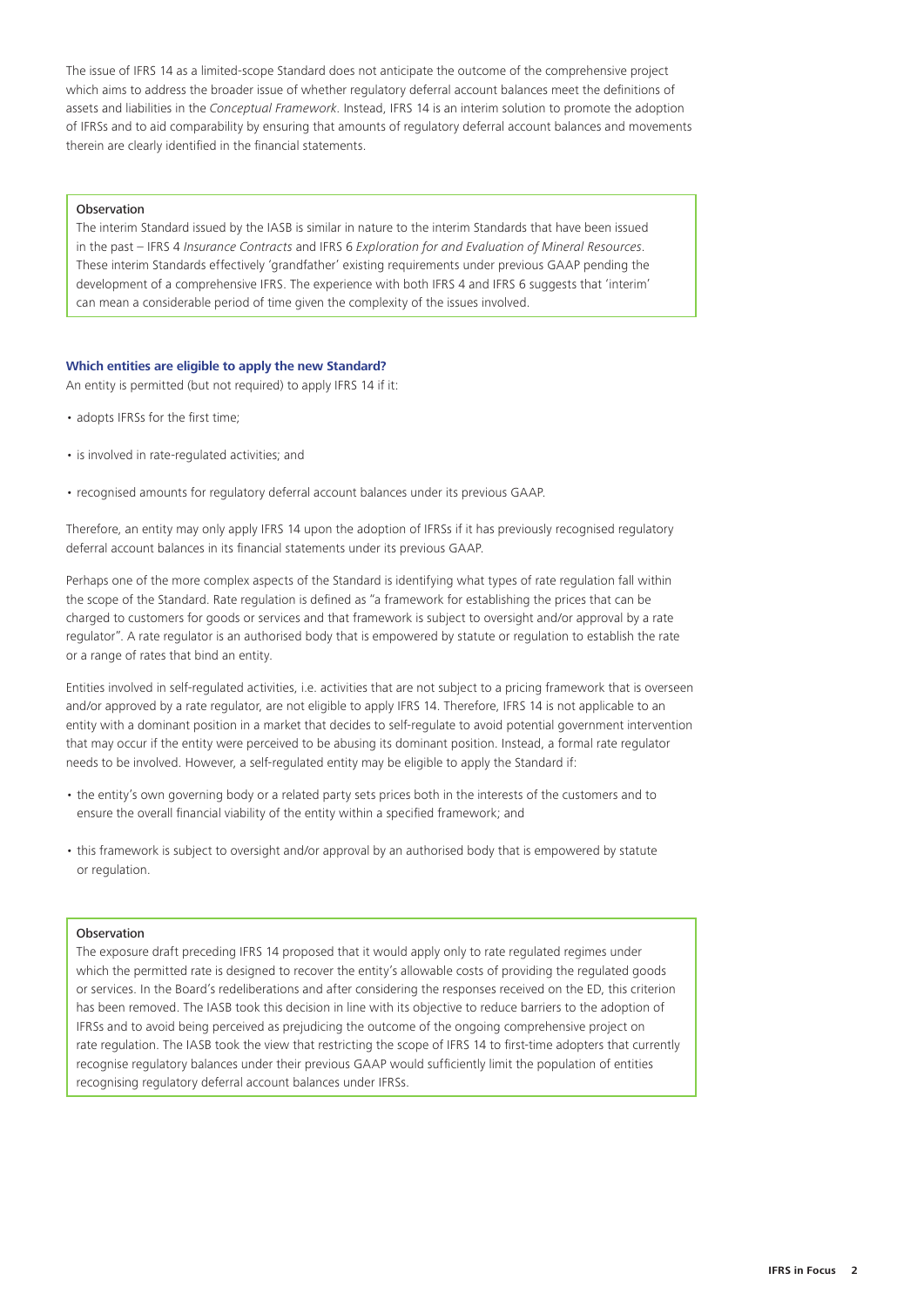#### **What are the accounting implications of applying IFRS 14?**

An entity that is eligible, and elects, to apply IFRS 14 in its first IFRS financial statements continues to use its previous GAAP accounting policies for the recognition, measurement, impairment and derecognition of regulatory deferral account balances. Essentially, this means that, in respect of those balances, the provisions of the entity's previous GAAP continue to apply.

However, IFRS 14 introduces specific presentation and disclosure requirements as set out below.

If an eligible entity chooses to apply the Standard, it should apply the requirements to all regulatory deferral account balances arising from all its rate-regulated activities.

IFRS 14 does not apply to amounts that are permitted or required to be recognised as assets or liabilities in accordance with other Standards. Such amounts should, therefore, not be included as part of the regulatory deferral account balances.

Regulatory deferral account balances are therefore those balances of any expense (or income) account that would not be recognised as an asset or liability in accordance with other Standards, but that qualify for deferral in accordance with the rate regulation regime.

#### Observation

The IASB has deliberately avoided the terms "regulatory assets" and "regulatory liabilities" so as not to prejudge the outcome of their comprehensive project which is considering whether regulatory deferral account balances meet the definition of assets or liabilities in the *Conceptual Framework*. Instead, IFRS 14 requires such balances to be presented as regulatory deferral debit balances or regulatory deferral credit balances.

Also, other Standards continue to apply and may also need to be applied to regulatory deferral account balances to reflect them appropriately in the financial statements.

The Application Guidance sets out how the new Standard will interact with other IFRSs. The table below set out exceptions to, and exemptions from, other Standards and additional presentation and disclosure requirements applicable.

| <b>Standard</b>                                    | <b>Application</b>                                                                                                                                                                                                                                                                                                                                                                                                                           |
|----------------------------------------------------|----------------------------------------------------------------------------------------------------------------------------------------------------------------------------------------------------------------------------------------------------------------------------------------------------------------------------------------------------------------------------------------------------------------------------------------------|
| IAS 10 Events after the<br><b>Reporting Period</b> | Adjustments to estimates and assumptions used in determining regulatory deferral account<br>balances to be considered for the impact of events that occur between the end of the<br>reporting period and the date the financial statements are authorised for issue.                                                                                                                                                                         |
| <b>IAS 12 Income Taxes</b>                         | Deferred tax assets and deferred tax liabilities related to regulatory deferral account balances<br>should not be presented as part of the total deferred tax asset (liability) required by IAS 12,<br>but either:                                                                                                                                                                                                                           |
|                                                    | • as part of the related regulatory deferral account balances; or                                                                                                                                                                                                                                                                                                                                                                            |
|                                                    | • as a separate line item alongside the related regulatory deferral account balance.                                                                                                                                                                                                                                                                                                                                                         |
|                                                    | Similarly, movements in deferred tax assets and deferred tax liabilities related to regulatory<br>deferral account balances should not be presented as part of the tax expense (income) line<br>items in the income statement or statement of other comprehensive income required by<br>IAS 12, but either:                                                                                                                                  |
|                                                    | • as part of the movements in regulatory deferral account balances; or                                                                                                                                                                                                                                                                                                                                                                       |
|                                                    | • as a separate line item alongside the related line items presented for movements in<br>regulatory deferral account balances.                                                                                                                                                                                                                                                                                                               |
| IAS 33 Earnings per Share                          | For each EPS amount presented, additional measures of basic and diluted EPS to be presented<br>which exclude the net movements in the regulatory deferral account balances.                                                                                                                                                                                                                                                                  |
| IAS 36 Impairment of Assets                        | The entity's previous GAAP accounting policies are applied to identify, recognise, measure<br>and reverse any impairment of its recognised regulatory deferral account balances.                                                                                                                                                                                                                                                             |
|                                                    | However, for a cash-generating unit (CGU) that includes regulatory deferral account balances,<br>the requirements of IAS 36 apply to that CGU. An entity should apply the quidance in IAS 36<br>to determine whether the regulatory deferral account balances form part of the carrying<br>amount of the CGU for impairment purposes. If an impairment loss is identified for the CGU,<br>it should be recognised in accordance with IAS 36. |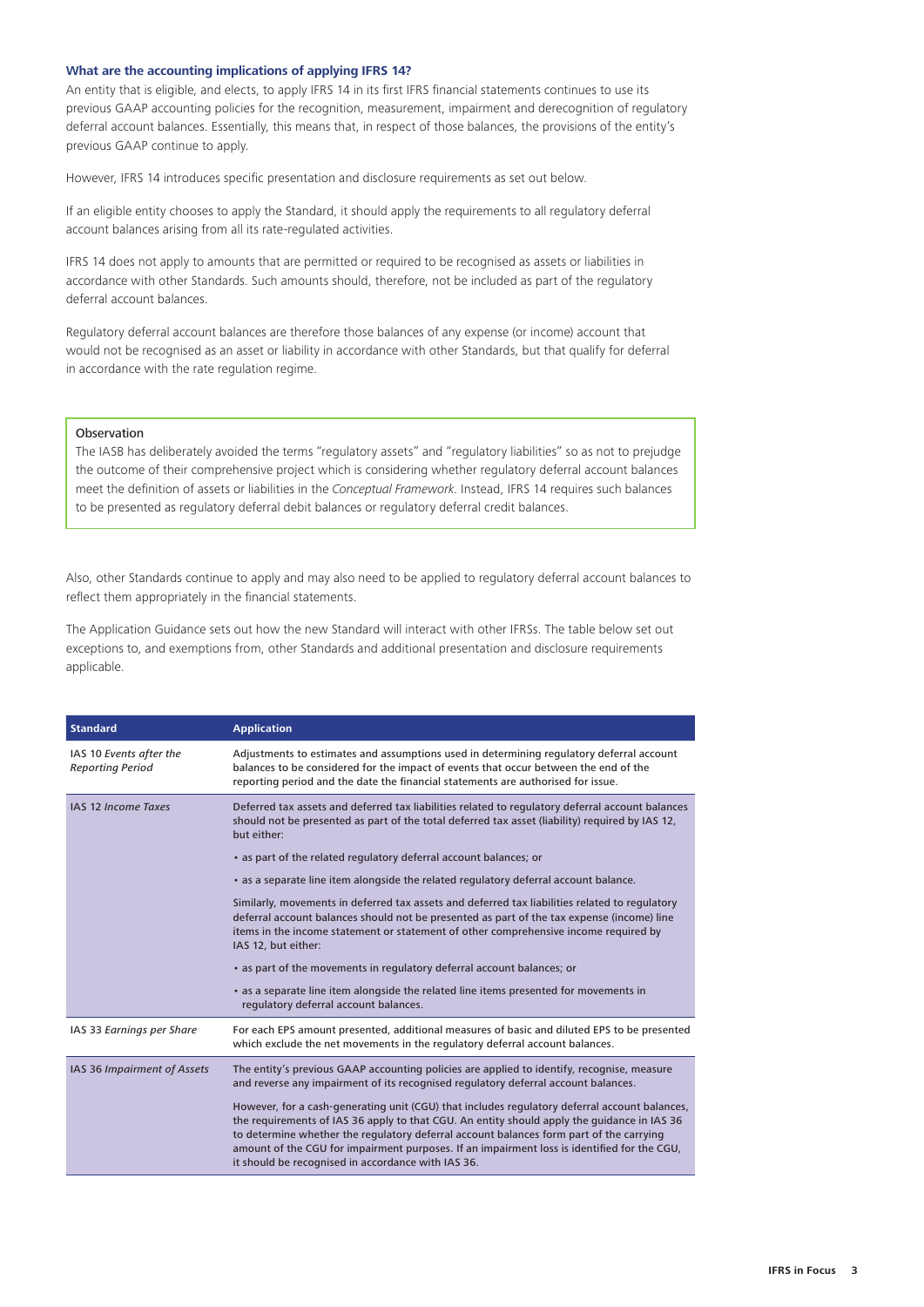| <b>Standard</b>                                                                         | <b>Application</b>                                                                                                                                                                                                                                                                                                                                                                                                                                                                                                                                          |
|-----------------------------------------------------------------------------------------|-------------------------------------------------------------------------------------------------------------------------------------------------------------------------------------------------------------------------------------------------------------------------------------------------------------------------------------------------------------------------------------------------------------------------------------------------------------------------------------------------------------------------------------------------------------|
| <b>IFRS 3 Business Combinations</b>                                                     | If an entity applying IFRS 14 acquires a business, the acquirer should apply its previous GAAP<br>accounting policies for the recognition and measurement of regulatory deferral account<br>balances to the acquiree's regulatory deferral account balances at the date of acquisition.<br>The acquiree's regulatory deferral account balances should be recognised in the consolidated<br>financial statements, regardless of whether the acquiree recognised those balances in its own<br>financial statements.                                           |
|                                                                                         | However, if an acquirer does not recognise regulatory deferral account balances and<br>subsequently acquires a subsidiary that does, the acquirer is not eligible to apply IFRS 14.                                                                                                                                                                                                                                                                                                                                                                         |
| <b>IFRS 5 Non-current Assets Held</b><br>for Sale and Discontinued<br><b>Operations</b> | Measurement requirements of IFRS 5 do not apply to regulatory deferral account balances.                                                                                                                                                                                                                                                                                                                                                                                                                                                                    |
|                                                                                         | Where a discontinued operation includes a rate-regulated activity, the movements in the<br>regulatory deferral account balances are not included as part of the line items required<br>under IFRS 5. Instead, movements in regulatory deferral account balances related to the<br>discontinued operation are presented in the income statement either:                                                                                                                                                                                                      |
|                                                                                         | • as part of the movements in regulatory deferral account balances; or                                                                                                                                                                                                                                                                                                                                                                                                                                                                                      |
|                                                                                         | • as a separate line item alongside the related line item presented for other movements in<br>regulatory deferral account balances related to profit or loss.                                                                                                                                                                                                                                                                                                                                                                                               |
|                                                                                         | Similarly, if a disposal group includes regulatory deferral account balances, those balances<br>should not be included in the line items required by IFRS 5. Instead, the regulatory deferral<br>account balances that form part of the disposal group should be presented either:                                                                                                                                                                                                                                                                          |
|                                                                                         | • as part of the regulatory deferral account balances; or                                                                                                                                                                                                                                                                                                                                                                                                                                                                                                   |
|                                                                                         | • as a separate line item alongside the other related regulatory deferral account balances.                                                                                                                                                                                                                                                                                                                                                                                                                                                                 |
| IFRS 10 Consolidated Financial<br><b>Statements</b>                                     | If a parent recognises regulatory deferral account balances under IFRS 14 in its consolidated<br>financial statements, the same accounting policies should be applied to the regulatory<br>deferral account balances of all of its subsidiaries. This is irrespective of whether the<br>subsidiaries recognise such balances in their own financial statements.                                                                                                                                                                                             |
| IAS 28 Investments in<br><b>Associates and Joint Ventures</b>                           | For investments accounted for using the equity method, an investor that recognises<br>regulatory deferral account balances under IFRS 14 should apply the same accounting policies<br>to regulatory deferral account balances of its associates and joint ventures when applying the<br>equity method. This is irrespective of whether the associate or joint venture recognises such<br>balances in their own financial statements.                                                                                                                        |
| IFRS 12 Disclosure of Interests                                                         | Additional disclosures are required:                                                                                                                                                                                                                                                                                                                                                                                                                                                                                                                        |
| in Other Entities                                                                       | • net movements in regulatory deferral account balances included in the profit or loss<br>allocated to the non-controlling interest for each of an entity's subsidiaries with material<br>non-controlling interests;                                                                                                                                                                                                                                                                                                                                        |
|                                                                                         | • total regulatory deferral debit balances, regulatory deferral credit balances and the net<br>movements in those balances, split between amounts recognised in profit or loss and<br>in other comprehensive income, for all those entities for which summarised financial<br>information is required to be disclosed under IFRS 12 (i.e. each subsidiary with material<br>non-controlling interests, each material joint venture and in aggregate for all other joint<br>ventures, each material associate and in aggregate for all other associates); and |
|                                                                                         | • the portion of the gain or loss recognised on the loss of control of a subsidiary that is<br>attributable to derecognising regulatory deferral account balances of that subsidiary.                                                                                                                                                                                                                                                                                                                                                                       |

### **How are regulatory deferral account balances presented?**

An entity applying IFRS 14 is required to present separate line items for regulatory deferral account debit balances and regulatory deferral account credit balances. Regulatory deferral account balances should not be classified as current or non-current. Instead, they are presented after a sub-total for total assets (total liabilities) before regulatory deferral account balances, followed by a total for assets (liabilities) and regulatory deferral account debit (credit) balances.

To illustrate, the asset section of the statement of financial position may be presented in the following manner, with a similar presentation for liabilities.

| Non-current assets                                                  | <b>XXX</b> |
|---------------------------------------------------------------------|------------|
| <b>Current assets</b>                                               | XXX        |
| Total assets                                                        | <b>XXX</b> |
| Regulatory deferral account debit balances                          | <b>XXX</b> |
| Deferred tax asset related to regulatory deferral account balances* |            |
| Total assets and regulatory deferral account debit balances         |            |

\* The related deferred tax asset may also be presented within the regulatory deferral account debit balances line item.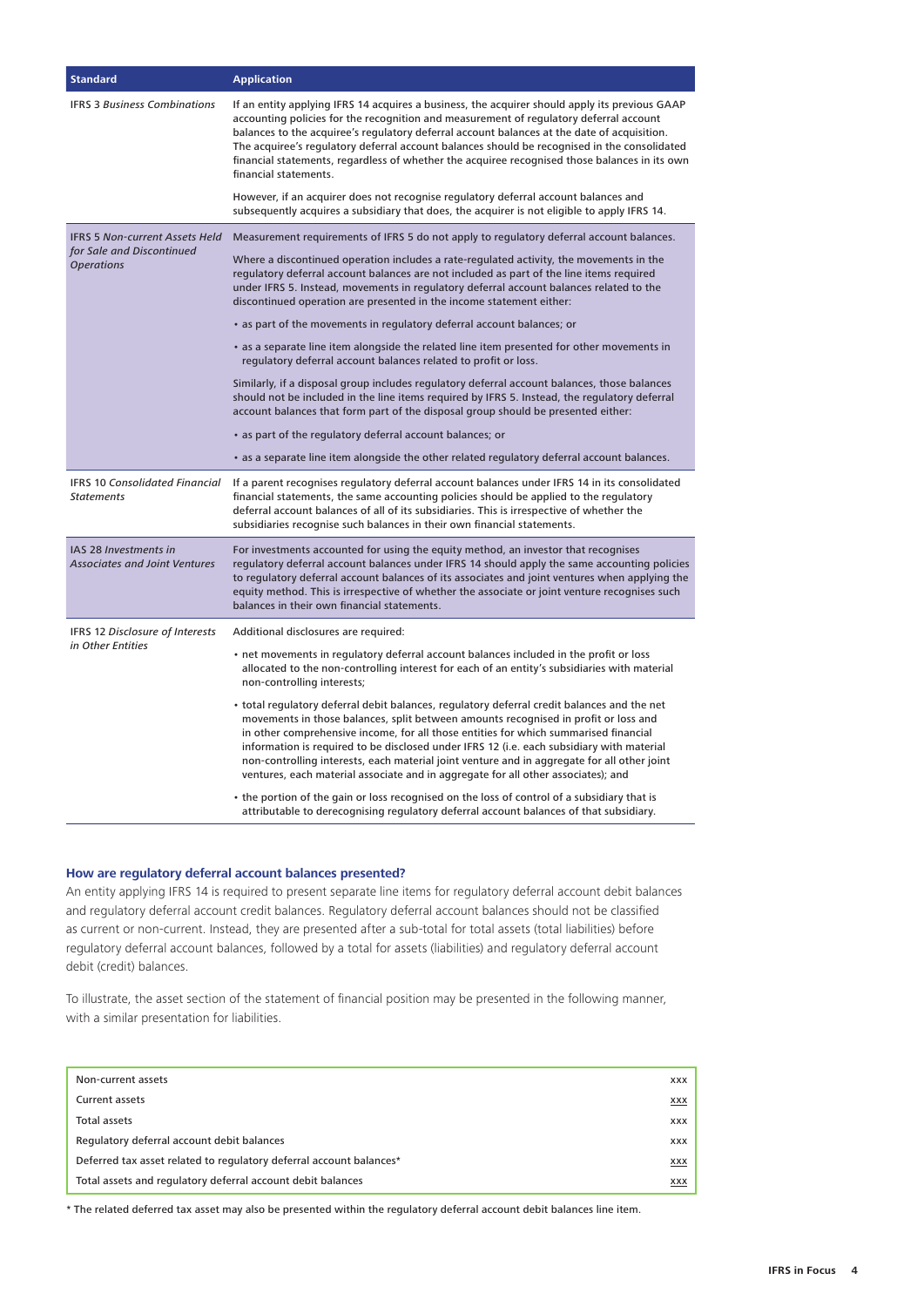The net movement in regulatory deferral account balances in the period that relate to items recognised in other comprehensive income should be presented separately in the statement of other comprehensive income. Separate line items are required for the net movement that will subsequently be reclassified to profit or loss (i.e. "recycled") and the net movement which will not be subsequently reclassified.

The remaining net movement in regulatory deferral account balances (excluding movements not reflected in profit or loss such as acquisitions) should be presented as a separate line item in profit or loss. A sub-total of income and expenses before the net movement in regulatory deferral account balances should be presented.

To illustrate, the income statement may be presented in the following manner.

| Revenue                                                                                                      | <b>XXX</b>   |
|--------------------------------------------------------------------------------------------------------------|--------------|
| Cost of sales                                                                                                | (xxx)        |
| Gross profit                                                                                                 | <b>XXX</b>   |
| Other income                                                                                                 | <b>XXX</b>   |
| <b>Distribution costs</b>                                                                                    | (xxx)        |
| Administrative expenses                                                                                      | (xxx)        |
| Other expenses                                                                                               | (xxx)        |
| Finance costs                                                                                                | (xxx)        |
| Profit before tax                                                                                            | <b>XXX</b>   |
| Income tax expense                                                                                           | (xxx)        |
| Profit for the year before net movement on regulatory deferral account balances                              | <b>XXX</b>   |
| Net movement in regulatory deferral account balances related to profit or loss                               | <b>XXX</b>   |
| Net movement in deferred tax arising from regulatory deferral account balances related<br>to profit or loss* | <u>(xxx)</u> |
| Profit for the year and net movement in regulatory deferral account balances                                 | XXX          |

\* The related deferred tax movement may also be presented within the net movement in regulatory deferral account balances line item.

#### **What additional disclosures are required by IFRS 14?**

The table above includes additional disclosures required by IFRS 14 for entities applying IAS 33 and IFRS 12.

In addition, IFRS 14 contains specific disclosure requirements to enable users to evaluate the nature of, and the risks associated with, each type of rate-regulated activity and the effects of the rate regulation on the financial position, financial performance and cash flows of the entity. These disclosures include:

- explanation of each type of rate-regulated activity;
- reconciliations of the carrying amount at the beginning and end of the period for each class of regulatory deferral account balance;
- the rate of return or discount rate used to reflect the time value of money applicable to each class of regulatory deferral account balance; and
- the remaining periods over which the entity expects to recover (or amortise) the carrying amount of each class of regulatory deferral account debit balance or reverse each class of regulatory deferral account credit balance.

### Observation

The overarching principle that underlies the presentation and disclosure requirements is that the effects of continuing to apply rate-regulated accounting on a basis consistent with previous GAAP are shown separately from the assets, liabilities and results of other activities in the financial statements. The separate presentation of regulatory deferral account balances and movements therein will enhance comparability with the financial statements of rate-regulated entities that are not eligible, or choose not, to apply the new Standard as well as with entities without rate-regulated activities.

#### **When do the new requirements apply?**

IFRS 14 can be applied if an entity's first annual IFRS financial statements are for a period beginning on or after 1 January 2016. Earlier application is permitted.